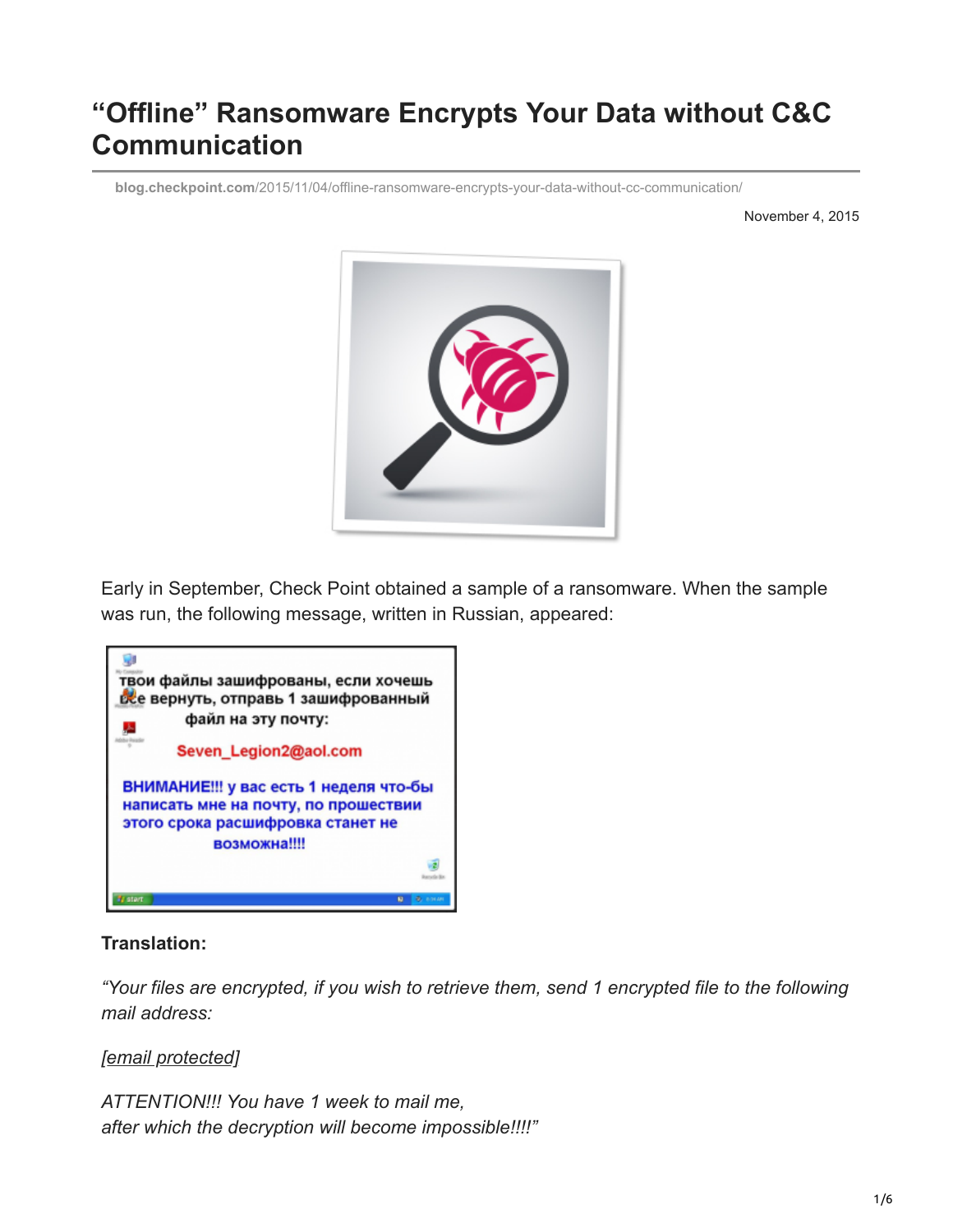All personal files were indeed encrypted, with each file renamed to the following format:

# *email-[address to contact].ver-[Ransomware internal version].id-[Machine identifier]- [Date & Time][Random digits].randomname-[Random name given to the encrypted file].cbf*

# *Example:*

## [\[email protected\]](https://blog.checkpoint.com/cdn-cgi/l/email-protection) [\[email protected\]@](https://blog.checkpoint.com/cdn-cgi/l/email-protection)2015 [\[email protected\]](https://blog.checkpoint.com/cdn-cgi/l/email-protection)@19 AM5109895.randomname-EFWMERGVKYNBPETHVKZNBQETHWKZNB.RGV.cbf

When running, the ransomware does not interact with the user, other than changing the wallpaper. Furthermore, while most known ransomware requires Internet connection and successful communication to their C&C servers before initiating the encryption, this sample does not need Internet connection to encrypt files and display the ransom message. This means that there is no key exchange between the infected machine and the attacker, which eliminates one option of stopping the attack.

Check Point reached out anonymously to the attacker's email, and received a reply requesting a payment of 20,000 Russian Ruble (approx. \$300) on the same day or 25,000 (approx. \$380) on the following day, to receive a decryption program and key.

As the behavior is quite different from most known samples, we decided to explore the ransomware in greater depth, in both the intelligence and technical aspects.

## Intelligence Analysis

During our research, we found many online references to this ransomware, especially in Russian language forums. This ransomware family appears to have been around for over a year, with the first reference in June 2014 to the original version (no associated version number). Since then, 11 new versions have been reported. The chart below shows the version history (dates according to first appearance in forums or reports online):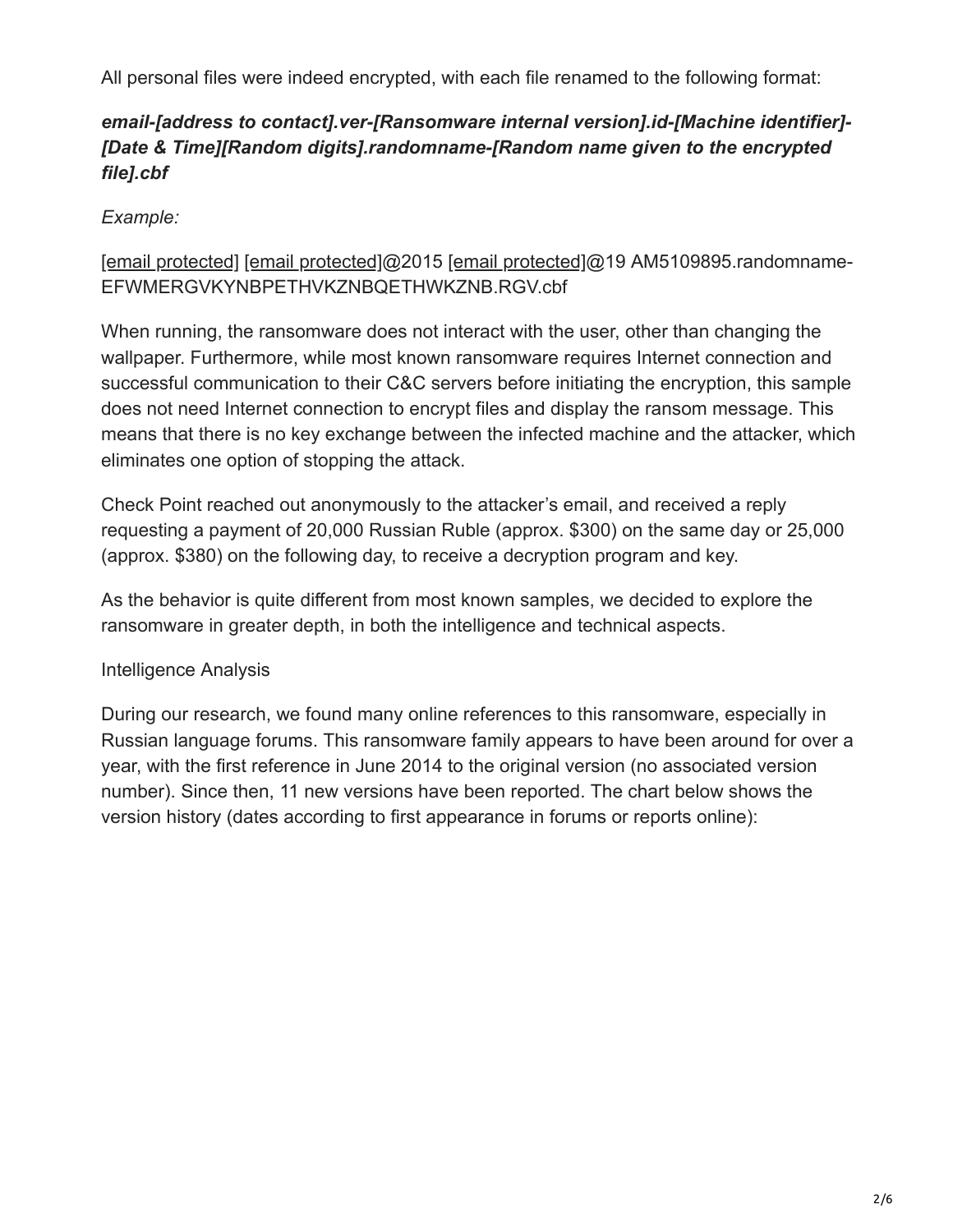

Note: Between March and April 2015, the file version schema changed. A "CL" prefix was added and the version numbers were restarted. A parallel change was also made to the format of the encrypted file name. The older format (pre-April 2015) is as follows:

# *[original file name].id-{[Machine identifier]-[Date]-[Time][Random digits]}-email- [address to contact]-ver-[ Ransomware internal version].cbf*

## *Example:*

excel4.xls.id-[{\[email protected\]](https://blog.checkpoint.com/cdn-cgi/l/email-protection)@2014 [\[email protected\]@](https://blog.checkpoint.com/cdn-cgi/l/email-protection)473042530[}\[email protected\]](https://blog.checkpoint.com/cdn-cgi/l/email-protection)

\*For the original version, which did not have a specific version number, the format was identical to the older format, except for the lack of the version section at the end of the file name. For example:

# 001.jpg.id-{NKYVGVEZRTCYMVENMHRALUDMXGPKJSBXWFAJ-03.09.2014 [\[email protected\]@](https://blog.checkpoint.com/cdn-cgi/l/email-protection)403928355}[\[email protected\]](https://blog.checkpoint.com/cdn-cgi/l/email-protection)

Differences between the two formats:

- The older encrypted file name includes the name of the original file. In the current format, the file is given a random name.
- The older format has the email address and the version at the end. The current format has them at the beginning.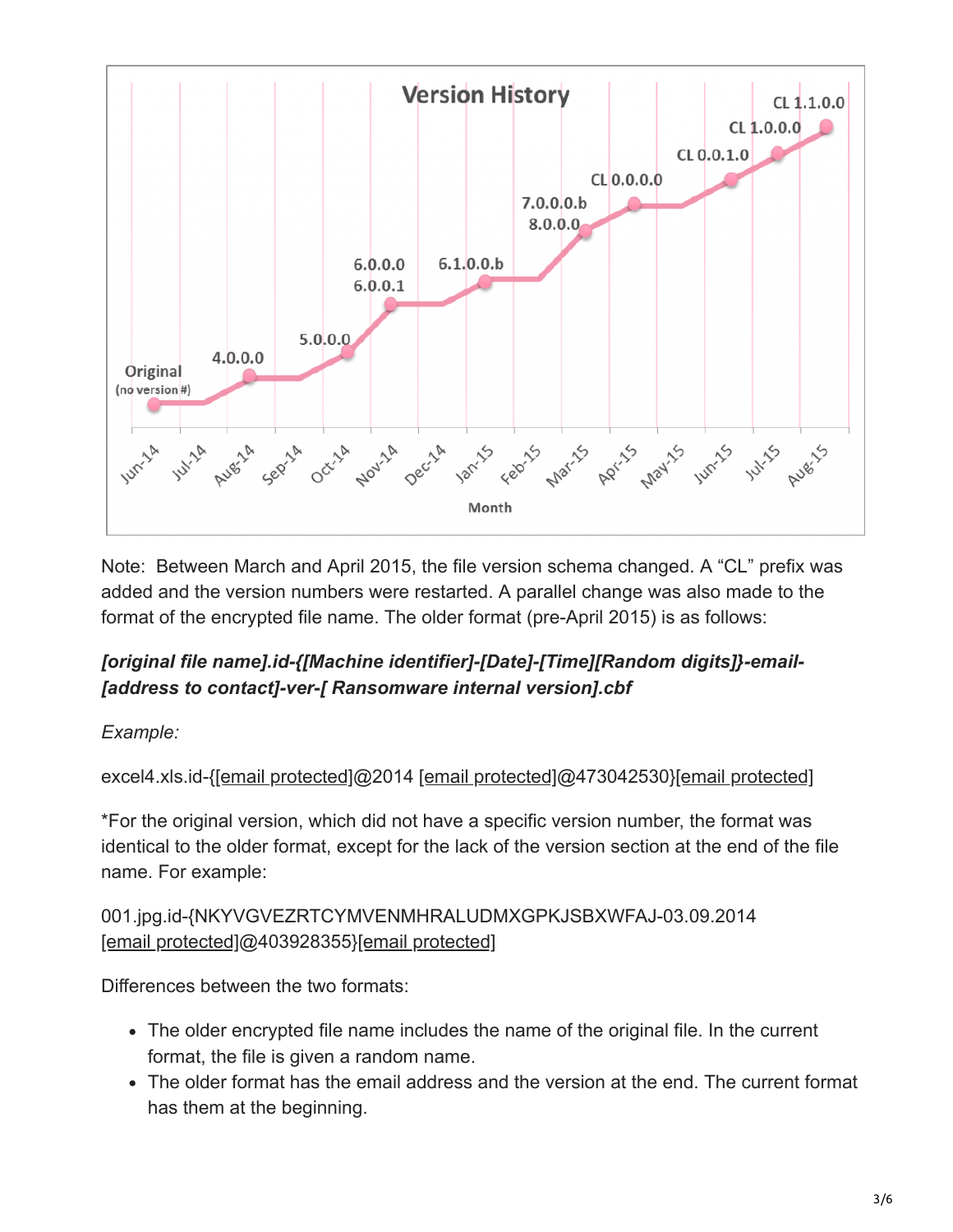Many email addresses, mainly AOL and Gmail accounts (but also others) have been associated with this ransomware:

ivanivanov34@aol.com marivanna1953@qmail.com mserbinov@aol.com moshiax@aol.com masfantomas@aol.com d madre@aol.com ninja.gaiver@aol.com load180@aol.com trojanencoder@aol.com scasiva@aol.com vpupkin3@aol.com igor svetlov2@aol.com. base1c1c1c@gmail.com Seven Legion2@aol.com deskripshen1c@gmail.com cryptolocker@aol.com helpdecrypt123@gmail.com iizomer@aol.com ivanivanov34@aol.com vernutfiles@gmail.com helpfiledeskript111@gmail.com gcaesar2@aol.com watnik91@aol.com help163btc@163.com watnik91@qmail.com hontekilla@aol.com systemsinfo32@qmail.com monica.moka@aol.com sishelp100@gmail.com eric.decoder10@gmail.com deskr1000@gmail.com madeled@mail.ru

Note the email address [\[email protected\]](https://blog.checkpoint.com/cdn-cgi/l/email-protection), which is the only one found to be associated with a Russian email provider, and was also one of the email addresses associated with the original version of this ransomware. It has not appeared after version 4.0.0.0.

This ransomware (at least specific versions of it) has been given unique names by different vendors:

#### **Ransomcrypt.U** (Symantec) – See

[https://www.symantec.com/security\\_response/writeup.jsp?docid=2015-092211-0927-](https://www.symantec.com/security_response/writeup.jsp?docid=2015-092211-0927-99&tabid=2) 99&tabid=2

This includes a comprehensive analysis of the ransomware behavior on the machine (not including the encryption mechanism).

- **Win32.VBKryjetor.wfa** (Kaspersky) Refers to version CL 1.0.0.0 (for the specific sample we analyzed)
- Ninja Ransomware (Enigma Software) Refers to the email [\[email protected\],](https://blog.checkpoint.com/cdn-cgi/l/email-protection) although there is no apparent difference from other emails.
- **Troj/Agent-AOTR** (Sophos) Refers to version CL 1.0.0.0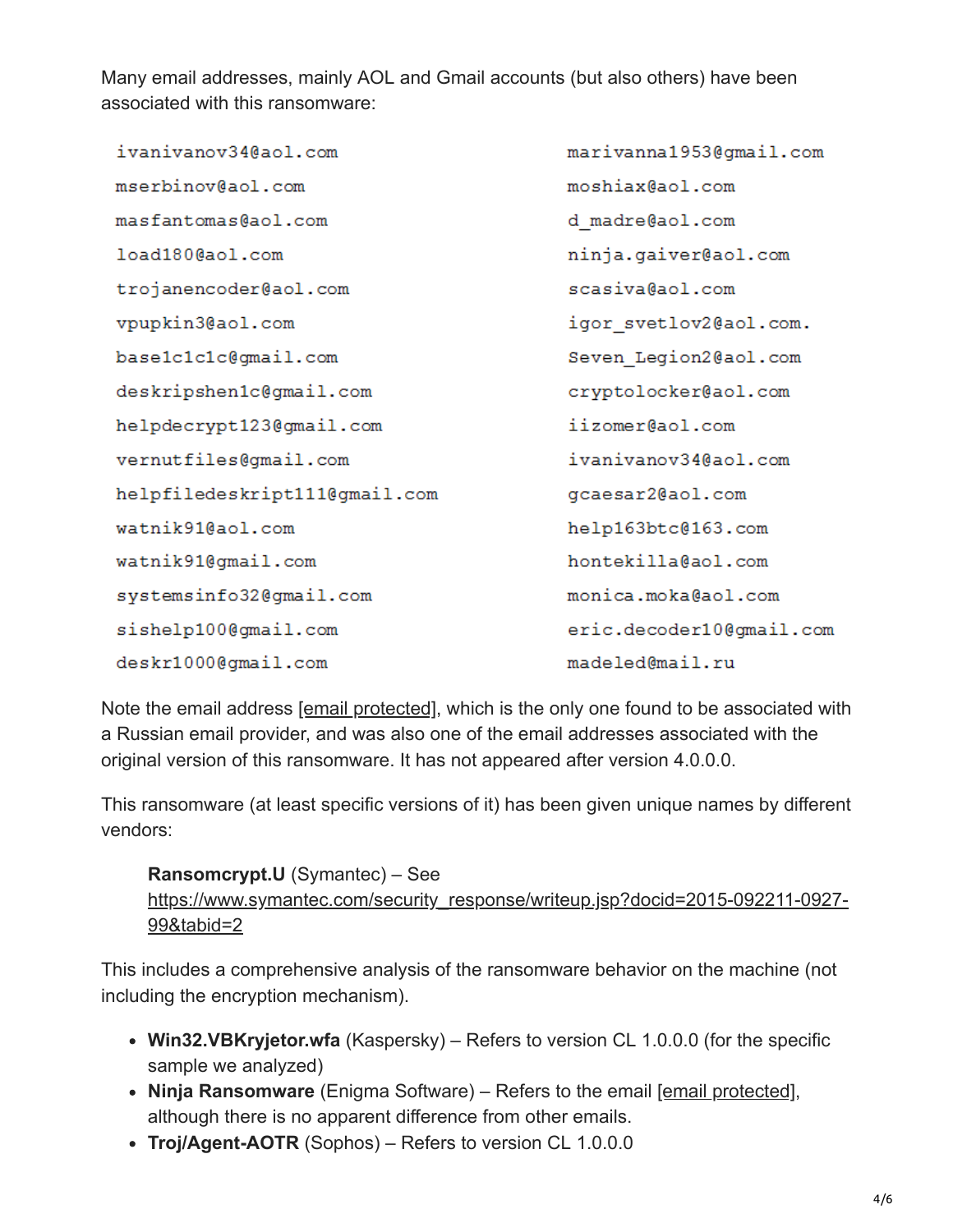- **Troj/Drop-HQ** (Sophos) Refers to version CL 1.0.0.0
- **Troj/Ransom-AZT** (Sophos) Refers to version CL 1.0.0.0
- **Troj/Ransom-BGX** (Sophos) Refers to version CL 1.0.0.0
- **Troj/Ransom-BJQ** (Sophos) Refers to version CL 1.0.0.0
- **Troj/Ransom-BJV** (Sophos) Refers to version CL 1.0.0.0
- **Troj/Agent-ANBL** (Sophos) Refers to version CL 0.0.1.0
- **Troj/Ruftar-H** (Sophos) Refers to version CL 1.0.0.0
- **Troj/VB-IHK** (Sophos) Refers to version 6.1.0.0.b
- **Mal/Delp-AI** (Sophos) Refers to version 4.0.0.0

Technical Analysis (Encryption)

#### Ransomware Details

The ransomware sample investigated by Check Point was from version CL 1.0.0.0 (as can be seen in the encrypted file name). It uses a protector that was written in *Visual Basic* compiled language. To unpack the payload, the ransomware restarts its own process using section mapping and overwrites four times. The payload that is responsible for file encryption is most likely written in *Delphi* language using some additional *Pascal* modules (for example, *FGInt* that is used to represent large numbers). We mention this fact as it is not usual for ransomware to utilize *Pascal*-based languages. The ransomware does not contain much functionality except for the file encryption capability.

## Encryption Functionality

The encryption functionality is built with several layers of encoding and encryption, including two separate levels of RSA:

- 1. The beginning (first 30000 bytes) of each file is encrypted using two buffers of digits and letters that are randomly generated on the infected machine. The encryption process includes taking each original byte along with one byte from each of the randomly generated buffers and performing mathematical operations on them.
- 2. The remainder of each file (if it exists) is encrypted using an RSA public key ("local") that is randomly generated on the infected machine, along with the matching local RSA private key required for decryption of the data.
- 3. The randomly generated buffers and the local RSA private key that are required for decryption are added as metadata to each encrypted file, and are then encrypted using three hardcoded RSA 768 public keys that the offender created in advance ("remote"). The matching remote RSA private keys required to unlock the metadata are located on the attacker's side.

Due to this functionality, the ransomware is able to encrypt all files locally without connecting to a C&C server. Once the attacker receives a file from the infected machine, he can easily decrypt the metadata using his remote RSA private keys, and find the buffers